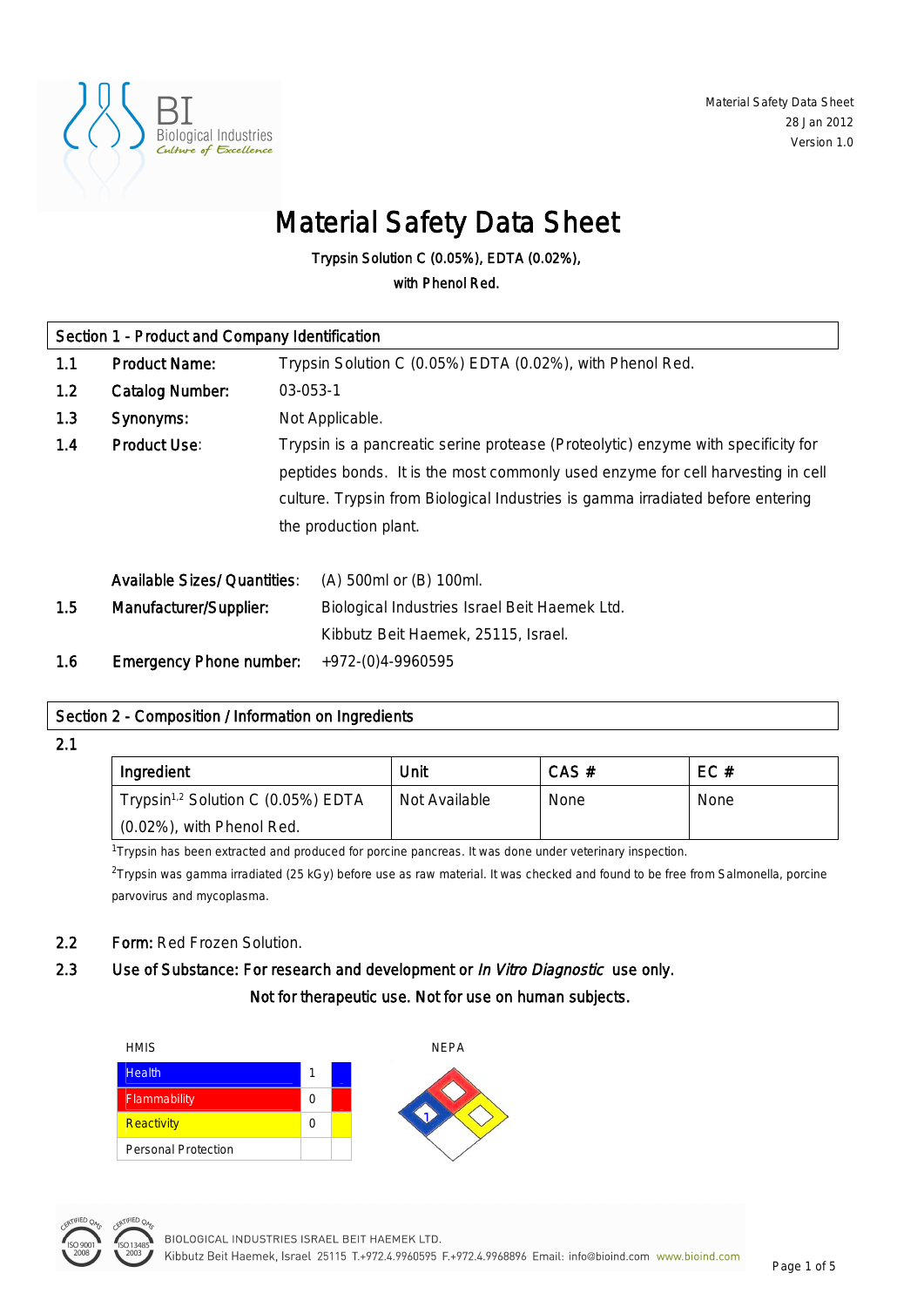### 2.4 Precautionary Measures to Minimize Risks and Potential Hazards:

- 2.4.1 Work according to Internationally Accepted Safety Standards and Protocols.
- 2.4.2 Do not handle the product until all safety precautions have been read and understood.
- 2.4.3 Read the product labels and/or product insert.
- 2.4.4 Do the necessary Personal Protection Equipment as required before coming in to contact with the product.
- 2.4.5 Keep away from heat/hot surfaces/sparks/open flames. No Smoking.
- 2.4.6 Use explosion-proof electrical/lighting/ventilation equipment.
- 2.4.7 Use only in well-ventilated areas.
- 2.4.8 Dispose of any chemical residues, spills or accompanying waste properly.
- 2.4.9 Contaminated equipment disposal as per protocols.
- 2.4.10 Wash hands thoroughly after handling.

#### Section 3 - Hazards Identification

|     | <u>Jechon J - Hazarus Iuchinication</u> |                                                                           |
|-----|-----------------------------------------|---------------------------------------------------------------------------|
| 3.1 | <b>Emergency Overview:</b>              | This product may be a potential irritant to eyes, respiratory system, and |
|     |                                         | skin. This product may also be harmful if ingested. Complete              |
|     |                                         | toxicological properties have yet to be determined.                       |
| 3.2 | <b>Routes of Exposure:</b>              | Absorbed through skin, eye contact, inhalation, and ingestion.            |
| 3.3 | <b>Potential Health Effects:</b>        |                                                                           |
|     | 3.3.1 Eye:                              | May cause eye irritation.                                                 |
|     | 3.3.2 Skin:                             | May cause skin irritation.                                                |
|     | 3.3.3 Inhalation:                       | May be harmful if inhaled. Material may be irritating to mucous           |
|     |                                         | membranes and upper respiratory tract.                                    |
|     | 3.3.4 Ingestion:                        | May be harmful if swallowed.                                              |
| 3.4 | <b>Chronic Effects/Carcinogenicity:</b> | Not Available.                                                            |
| 3.5 | <b>OSHA Regulatory Status:</b>          | Not Available.                                                            |
|     |                                         |                                                                           |

# Section 4 - First Aid Measures **4.1** Eyes: **In case of contact with eyes, flush thoroughly with water. Contact view** physician. **4.2** Skin: In case of contact with skin, wash the affected area with copious amounts of water. Contact a physician. 4.3 Ingestion: If swallowed, wash out mouth with water provided person is conscious. Contact physician. 4.4 Inhalation: If inhaled, remove person to fresh air. If breathing becomes difficult, contact a physician. 4.5 Puncture Wounds: Wash thoroughly with water. Allow to bleed freely. Contact physician. 4.6 Note to Physician: Not Applicable.

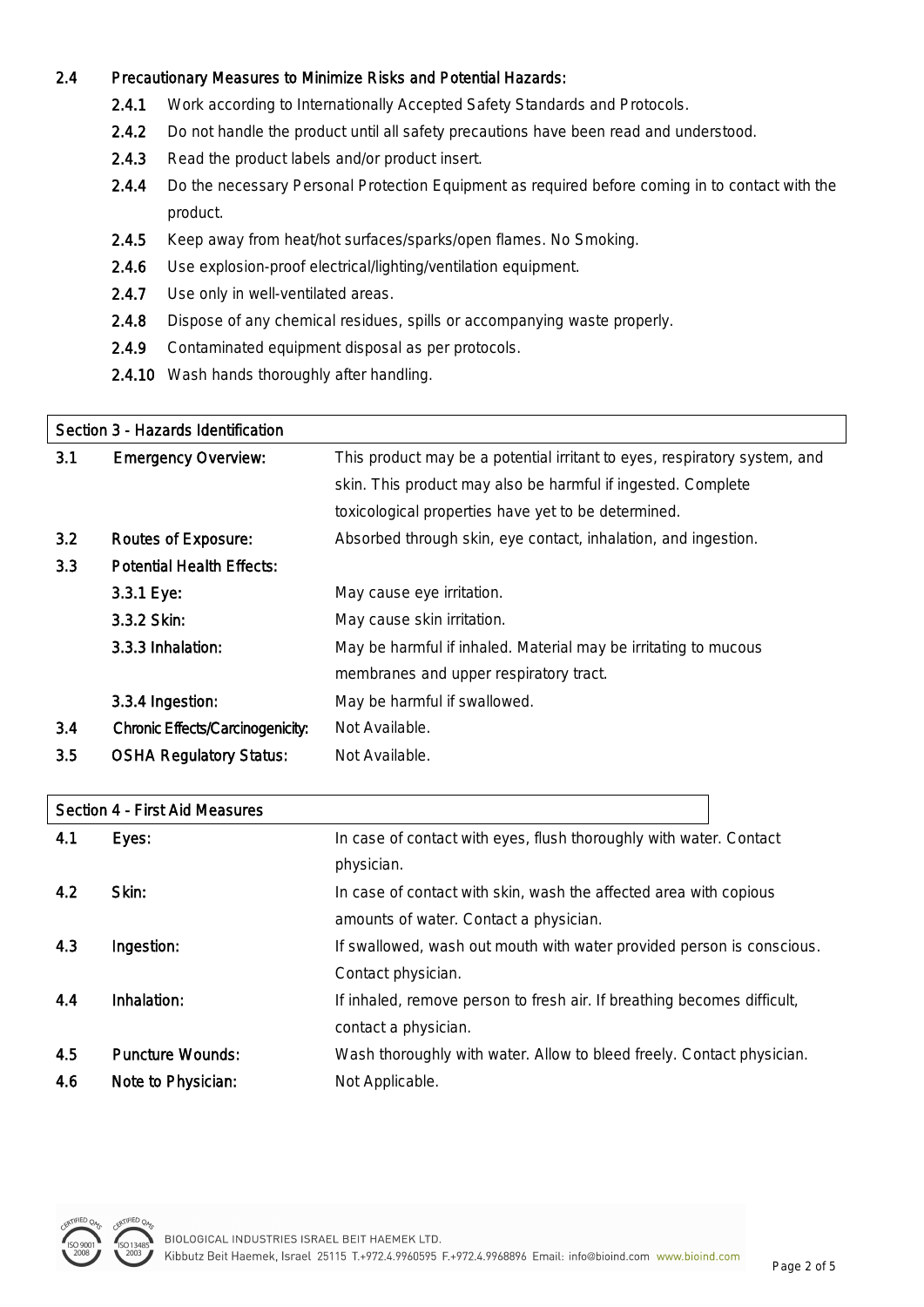| Section 5 - Fire Fighting Measures |                                         |                                                        |
|------------------------------------|-----------------------------------------|--------------------------------------------------------|
| 5.1                                | <b>Flash Point/Method:</b>              | Not Available.                                         |
| 5.2                                | <b>Explosive Limits:</b>                |                                                        |
|                                    | 5.2.1 Upper:                            | Not Available.                                         |
|                                    | 5.2.2 Lower:                            | Not Available.                                         |
| 5.3                                | <b>Autoignition Temperature:</b>        | Not Available.                                         |
| 5.4                                | <b>Hazardous Combustion Products:</b>   | Not Available.                                         |
| 5.5                                | <b>Conditions of Flammability:</b>      | Not Available.                                         |
| 5.6                                | <b>Extinguishing Media:</b>             | Water spray, dry chemical powder, or appropriate foam. |
| 5.7                                | <b>Fire Fighting Procedures:</b>        | Not Available.                                         |
| 5.8                                | <b>Explosion Data:</b>                  |                                                        |
|                                    | 5.8.1 Sensitivity to Mechanical Impact: | Not Available.                                         |
|                                    | 5.8.2 Sensitivity to Static Discharge:  | Not Available.                                         |

| Section 6 - Accidental Release Measures |                           |                                                                          |
|-----------------------------------------|---------------------------|--------------------------------------------------------------------------|
| 6.1                                     | Leak and Spill Procedure: | Wear chemical-resistant gloves. Absorb spill and place in closed         |
|                                         |                           | container for disposal. Wash area thoroughly after clean-up is complete. |

| Section 7 - Handling and Storage |           |                                         |
|----------------------------------|-----------|-----------------------------------------|
| 7.1                              | Handling: | Should be handled by trained personnel. |
| 7.2                              | Storage:  | Store at: $-20$ °C.                     |

| Section 8 - Exposure Controls/Personal Protections |                                        |                                                                     |
|----------------------------------------------------|----------------------------------------|---------------------------------------------------------------------|
| 8.1                                                | <b>Engineering Controls:</b>           | Use with adequate ventilation.                                      |
| 8.2                                                | <b>Personal Protective Equipment:</b>  |                                                                     |
|                                                    | 8.2.1 Respiratory Protection:          | This is a laboratory-use product for which no industrial protective |
|                                                    |                                        | equipment has been designated.                                      |
|                                                    | 8.2.2 Eye Protection:                  | Safety glasses.                                                     |
|                                                    | 8.2.3 Skin Protection:                 | Lab coat, gloves.                                                   |
| 8.3                                                | <b>General Hygiene Considerations:</b> | Wash hands after use.                                               |
| 8.4                                                | <b>Exposure Limits:</b>                |                                                                     |
|                                                    | 8.4.1 ACGIH TLV-TWA:                   | Not Available.                                                      |
|                                                    | 8.4.2 OSHA PEL-TWA:                    | Not Available.                                                      |

|     | <b>Section 9 - Physical/Chemical Properties</b> |                     |  |
|-----|-------------------------------------------------|---------------------|--|
| 9.1 | Appearance:                                     | Clear Red Solution. |  |
| 9.2 | Odor:                                           | Odorless.           |  |
| 9.3 | <b>Physical State:</b>                          | Liquid.             |  |
| 9.4 | pH:                                             | $7.35 - 7.50$       |  |
| 9.5 | <b>Boiling Point:</b>                           | Not Applicable      |  |
| 9.6 | <b>Melting Point:</b>                           | Not Applicable.     |  |
|     |                                                 |                     |  |

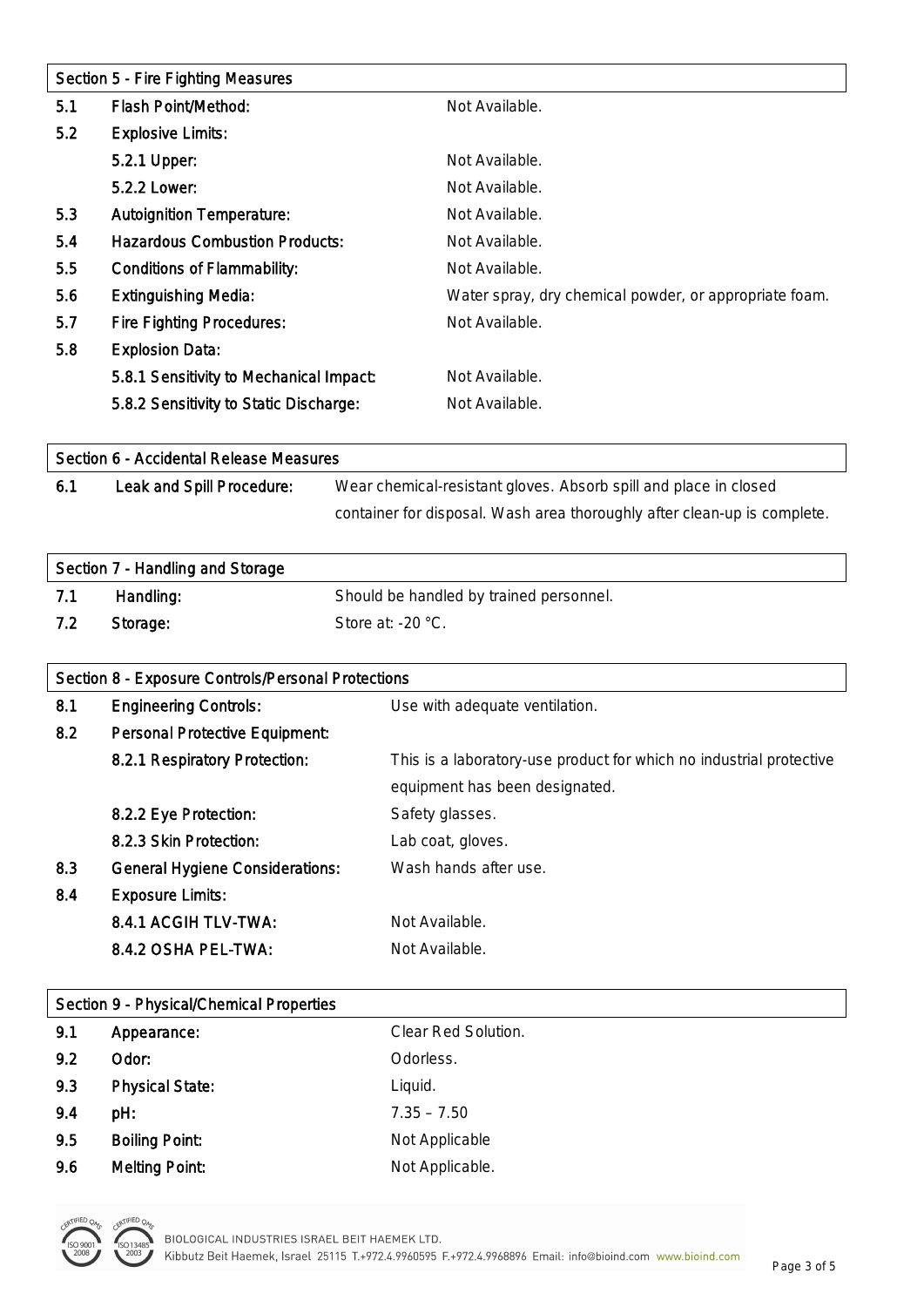| 9.7  | <b>Freezing Point:</b>                 | Not Applicable |
|------|----------------------------------------|----------------|
| 9.8  | Vapor Pressure:                        | Not Available. |
| 9.9  | <b>Vapor Density:</b>                  | Not Available. |
| 9.10 | <b>Specific Gravity:</b>               | Not Available. |
| 9.11 | <b>Evaporation Rate:</b>               | Not Available. |
| 9.12 | <b>Solubility in Water:</b>            | Not Available. |
| 9.13 | <b>Odor Threshold:</b>                 | Not Available. |
| 9.14 | Coefficient of Water/Oil Distribution: | Not Available. |

# Section 10 - Stability / Reactivity

| 10.1 | <b>Chemical Stability:</b>                  | Stable.        |
|------|---------------------------------------------|----------------|
| 10.2 | <b>Conditions to Avoid:</b>                 | Not Available. |
| 10.3 | Incompatibility (Material to Avoid):        | Not Available. |
| 10.4 | <b>Hazardous Decomposition/By-Products:</b> | Not Available. |
| 10.5 | Hazardous Polymerization:                   | Not Available. |

### Section 11 - Toxicological Information

| 11.1  | <b>Effects of Short-Term Exposure:</b>        | Not Available. |
|-------|-----------------------------------------------|----------------|
| 11.2  | <b>Effects of Long-Term Exposure:</b>         | Not Available. |
| 11.3  | <b>Irritancy of Product:</b>                  | Not Available. |
| 11.4  | <b>Sensitization to Product:</b>              | Not Available. |
| 11.5  | Carcinogenicity:                              | Not Available. |
| 11.6  | <b>Reproductive Toxicity:</b>                 | Not Available. |
| 11.7  | <b>Teratogenicity and Embryotoxicity:</b>     | Not Available. |
| 11.8  | Mutagenicity:                                 | Not Available. |
| 11.9  | Name of Toxicologically Synergistic Products: | Not Available. |
| 11.10 | LD50 (specify species and route):             | Not Available. |
| 11.11 | LC50 (specify species):                       | Not Available. |

### Section 12 - Ecological Information

12.1 Not Available.

| Section 13 - Disposal Considerations |                               |                                                                  |
|--------------------------------------|-------------------------------|------------------------------------------------------------------|
| 13.1                                 | <b>Waste Disposal Method:</b> | Disposal should be in accordance with existing practices at your |
|                                      |                               | institution. Observe all federal, provincial, and local laws.    |

| Section 14 - Transport Information |                                    |                |
|------------------------------------|------------------------------------|----------------|
| 14.1                               | <b>Transport Canada</b>            |                |
|                                    | 14.1.1 PIN No.:                    | Not Available. |
| 14.2                               | U.S. Department of Transportation: |                |
|                                    | 14.2.1 Proper Shipping Name:       | Not Available. |